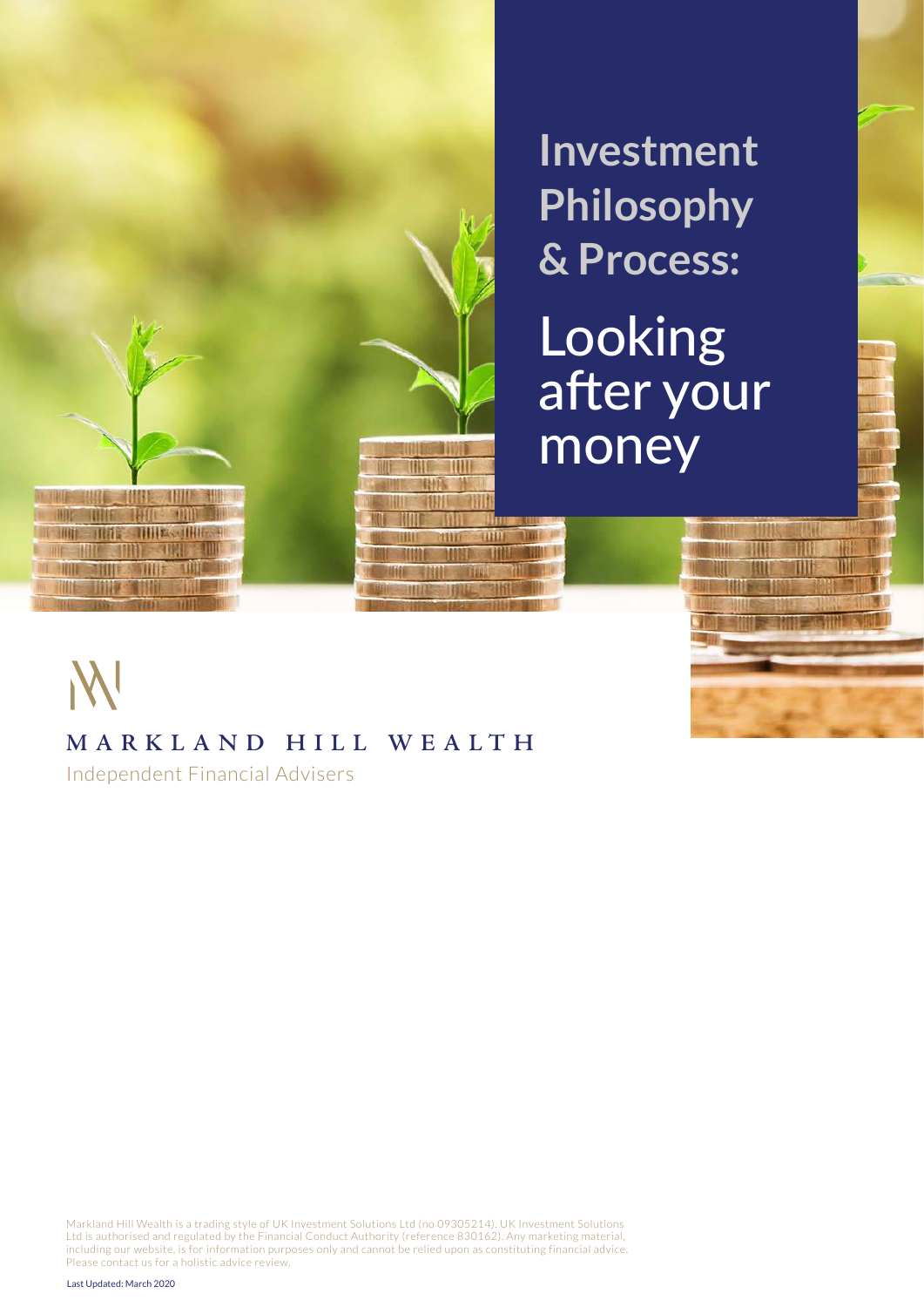# GETTING STARTED

Deciding how best to invest your money can be daunting. With so many options available and so many uncertainties, how do you choose what's right for you?

Our job is to eliminate as much of that uncertainly as possible and to work with you to identify the most appropriate way for you to achieve your financial goals.

Our Investment Process is designed with that in mind. It creates a framework for us to discuss your needs and expectations, to assess and agree your attitude to risk and then to build and manage an investment portfolio to match.

Before we make any investment recommendations it is important that our clients fully understand the beliefs that guide our approach. These beliefs, which we hold dearly, are an important foundation upon which we aim to build long-term relationships with our investors.

As a valued client we recognise that you have worked hard to accumulate the money you are about to invest with us. It is important that you read and understand this document as it will remind you in the future of the discussions we have at the outset

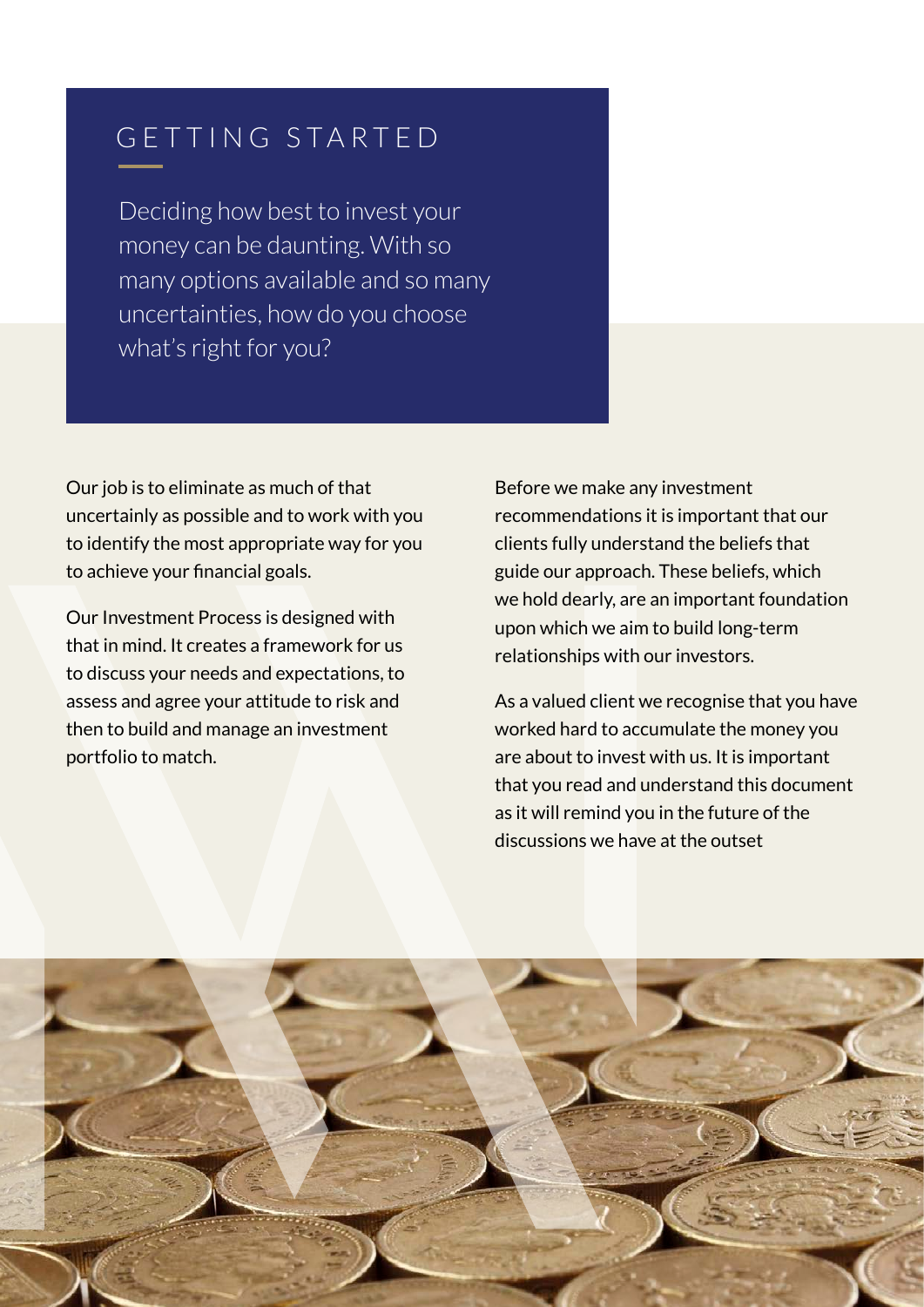# OUR PHILOSOPHY

### what we believe

It is important to understand the foundations and beliefs that underpin any approach to investing. We call this our Investment Philosophy. It is based on tried and tested principles that help us to deliver good outcomes.



## SAVING VERSUS INVESTING

Everyone should have some readily available cash for rainy days, but if you want your money to work harder for you longer term, then investing in company shares, government bonds or commercial property (offices, shops and factories) may be the answer. But you will need to commit your money for a longer time to be able to exploit the potential for higher returns - if you don't have enough time or are unable to tolerate the risks, then cash may be your only option.



## SET YOUR GOALS

All investors should set goals. For example, if you want to buy a house in six years' time, you may need to save a deposit of say £30,000. You may have a single goal, or multiple objectives over different time frames (e.g. building a pension, paying off your mortgage, helping your children onto the housing ladder). Once you have a clear plan you can then work out how much you need to save and invest to achieve your goals.

We will work with you to understand your objectives, your circumstances, your time horizon and investment experience. We will then present back to you a recommended portfolio and how it is designed to meet your needs.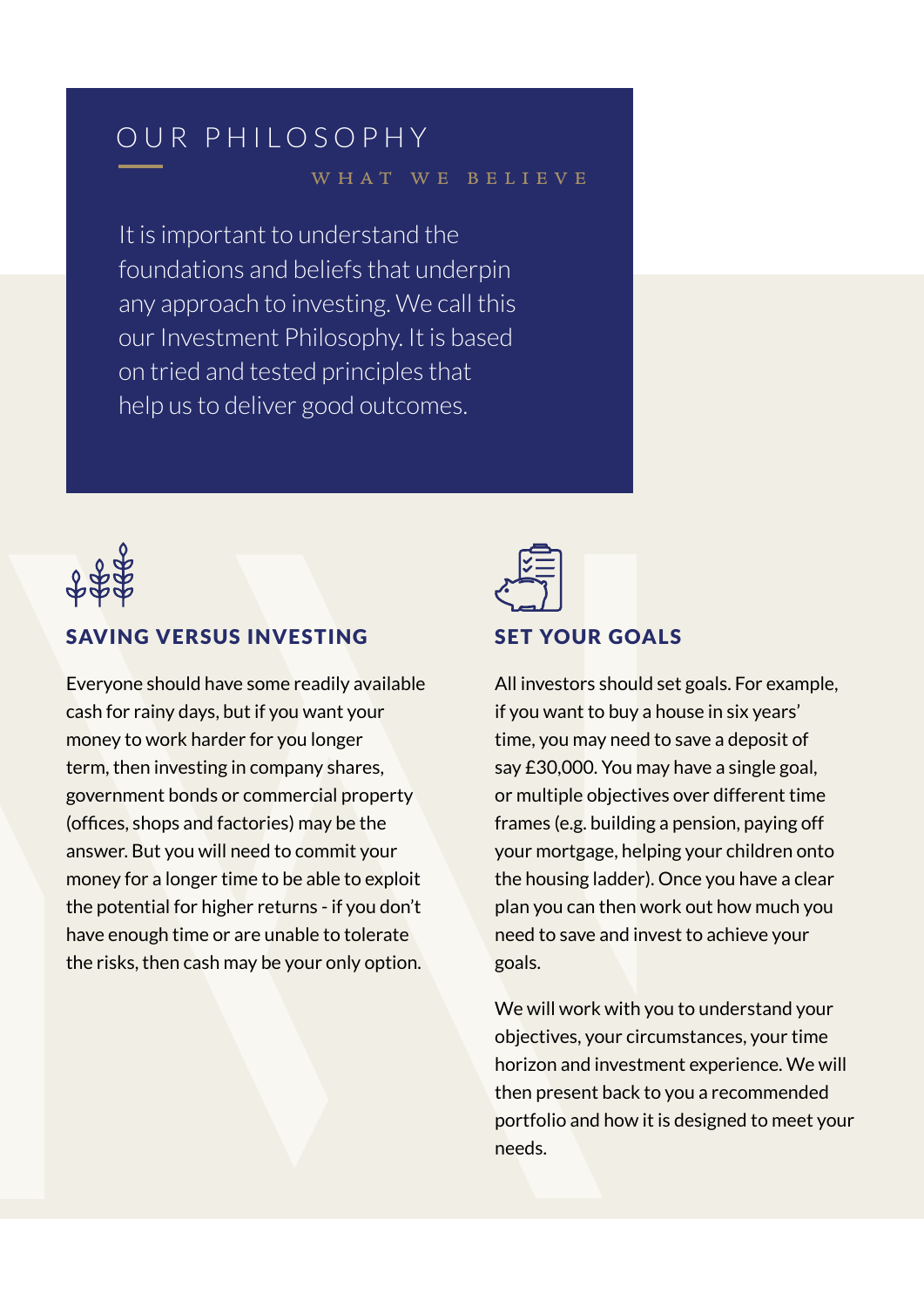# RISK AND RETURN



We believe it is impossible to improve your investment return without taking more risk. There is good risk and bad risk and higher exposure to the right risk factors leads to higher expected returns but is no guarantee of them. Risk is the premium investors pay for the expectation of a greater return.

## INVESTMENT HORIZON



There is an understandable desire to keep things safe when investing, but the corrosive impact of inflation means that standing still in absolute terms means you are going backwards in real terms (after inflation). The value of investing for the long term in more risky assets is therefore compelling. The table below shows real annual returns over different time periods for different UK assets (after inflation), (% per year).

| <b>Asset Class</b> | 10 years | 20 years | $ 50 \ \rm{years} $ | 118 years |
|--------------------|----------|----------|---------------------|-----------|
| <b>UK Equities</b> | 5.8      | 2.0      | 4.7                 | 4.9       |
| <b>UK Gilts</b>    | 2.7      | 2.5      | 3.2                 | 1.3       |
| Cash               | $-2.5$   | $-0.1$   | 1.1                 | 0.7       |

## ASSET ALLOCATION



Academics will continue to argue about the precise amount of value that comes from strategic asset allocation (how much you have in equities or bonds or property) rather than stock selection (which equities etc.), investment style or market timing, but it is widely accepted that asset allocation has the biggest influence over the variance in portfolio returns. So that is where we focus our efforts in building your portfolio.

We believe it is important to understand that investing money is not a short-term exercise. We do not believe it is possible to "time" the market (trying to work out when it is going to go up or down). Staying invested through the peaks and troughs of the market is, in our view going to be a more rewarding exercise than trying to make predictions about when to dip in and out.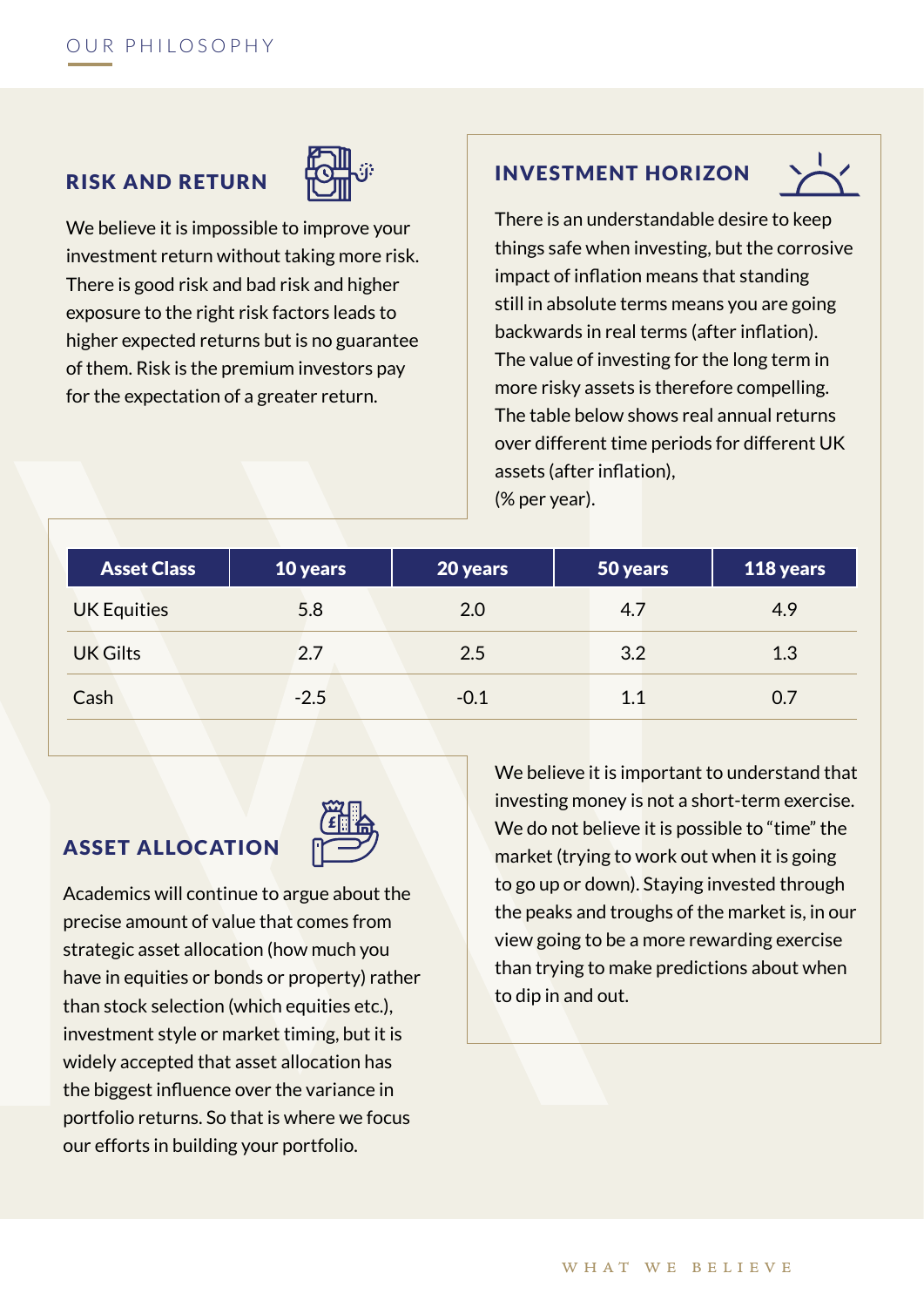## DIVERSIFICATION



Diversification is the principle of spreading your investment risk around. Our investment portfolios therefore hold the shares and bonds of many companies and governments in many countries around the world. We will also invest in a range of fund management firms and products – again to help reduce the risk of having all your eggs in one basket.

The table below shows the best and worst individual markets over the last 15 years. The patchwork dispersion of colours shows no predictable pattern and helps illustrate why we believe it is pointless to try to predict which country (and which company in each market) will be at the top next year or the year after. A simple diversified portfolio is much less volatile – represented by the white box.

| <b>BEST</b>    | 2005 | 2006    | 2007    | 2008    | 2009   | 2010 | 2011    | 2012 | 2013   | 2014   | 2015   | 2016 | 2017 | 2018    | 2019 |                                      |
|----------------|------|---------|---------|---------|--------|------|---------|------|--------|--------|--------|------|------|---------|------|--------------------------------------|
|                | 50.1 | 23.0    | 36.0    | 12.0    | 60.3   | 23.7 | 16.2    | 20.4 | 30.6   | 17.8   | 16.2   | 31.6 | 25.3 | 0.4     | 24.4 | <b>Global Emerging Market Equity</b> |
| $\overline{2}$ | 43.6 | 18.8    | 34.6    | 2.3     | 53.8   | 22.4 | 5.3     | 19.4 | 26.5   | 14.9   | 9.4    | 30.1 | 24.5 | 0.1     | 21.6 | <b>Japanese Equity</b>               |
| 3              | 33.3 | 17.9    | 12.7    | $-1.8$  | 47.9   | 19.2 | 3.9     | 16.6 | 26.3   | 13.1   | 5.6    | 26   | 17.8 | $-1.7$  | 19.9 | Asia Pac ex Japan Equity             |
| 4              | 26.0 | 17.5    | 5.9     | $-9.8$  | 30.5   | 17.5 | 0.0     | 15.4 | 26.1   | 10.6   | 5.0    | 23.3 | 17.4 | $-2.3$  | 18.0 | European ex UK Equity                |
| 5              | 20.9 | 17.0    | 5.0     | $-15.8$ | 23.1   | 17.2 | $-1.8$  | 14.4 | 10.1   | 9.7    | 4.5    | 17.1 | 14.1 | $-2.5$  | 16.8 | <b>UK All Companies</b>              |
| 6              | 19.9 | 7.2     | 4.0     | $-17.8$ | 22.7   | 13.1 | $-2.0$  | 14.3 | 8.0    | 6.9    | 2.5    | 15.7 | 11.2 | $-3.3$  | 16.6 | <b>North America Equity</b>          |
|                | 18.8 | 5.8     | 3.0     | $-18.6$ | 19.5   | 12.6 | $-4.4$  | 13.6 | 5.6    | 6.6    | 0.4    | 11.4 | 10.5 | $-3.8$  | 15.3 | Property                             |
| 8              | 15.5 | 3.3     | 1.7     | $-24.6$ | 18.5   | 12.3 | $-5.3$  | 12.8 | 3.5    | 3.4    | 0.2    | 11.2 | 7.1  | $-5.7$  | 14.0 | <b>UK Gilts</b>                      |
| 9              | 7.1  | 1.3     | 0.0     | $-25.4$ | 14.7   | 8.8  | $-6.8$  | 11.7 | 1.9    | 2.0    | 0.2    | 11   | 6.1  | $-8.8$  | 11.1 | <b>Sterling Strategic Bonds</b>      |
| 10             | 6.9  | $-0.7$  | $-0.1$  | $-30.0$ | 14.4   | 8.7  | $-11.3$ | 7.5  | 1.3    | 0.9    | 0.0    | 9.7  | 5.2  | $-11$   | 8.6  | <b>Sterling Corporate Bonds</b>      |
| 11             | 6.7  | $-1.3$  | $-0.2$  | $-32.0$ | 0.9    | 7.9  | $-15.4$ | 3.3  | 0.2    | 0.4    | 0.0    | 8.6  | 5.1  | $-11.2$ | 8.5  | <b>Sterling High Yield Bonds</b>     |
| 12             | 6.6  | $-1.7$  | $-11.2$ | $-33.2$ | $-2.7$ | 6.4  | $-16.3$ | 2.0  | $-3.8$ | 0.3    | $-2.8$ | 7.7  | 1.7  | $-11.8$ | 6.4  | Cash                                 |
| 13             | 3.7  | $-14.1$ | $-14.5$ | $-36.3$ | $-3.5$ | 0.3  | $-19.1$ | 0.5  | 4.9    | $-0.9$ | $-9.2$ | 0.3  | 0.1  | $-12.6$ | 0.7  | <b>Equally Weighted Portfolio</b>    |

*Source: IMA as at 31 December each year end.*

*Figures show the median performance rise or fall of each asset grouping per calendar year.*

*Figures are net of charges (other than initial charges).*

*Past performance is not a reliable indicator of future returns.*

### COSTS EAT RETURNS

Over long time periods, high management fees and related expenses can be a significant drag on wealth creation. The charges taken by the fund manager can impact substantially on the fund returns, especially in flatter markets. For example, a portfolio with 2.0% a year of costs retains over 80% of its return after 10 years, while a high cost portfolio, with say 3.5% a year of costs, has eroded by 30%. For this reason, we prefer "low cost" or "passive funds" for some of our medium and larger portfolios.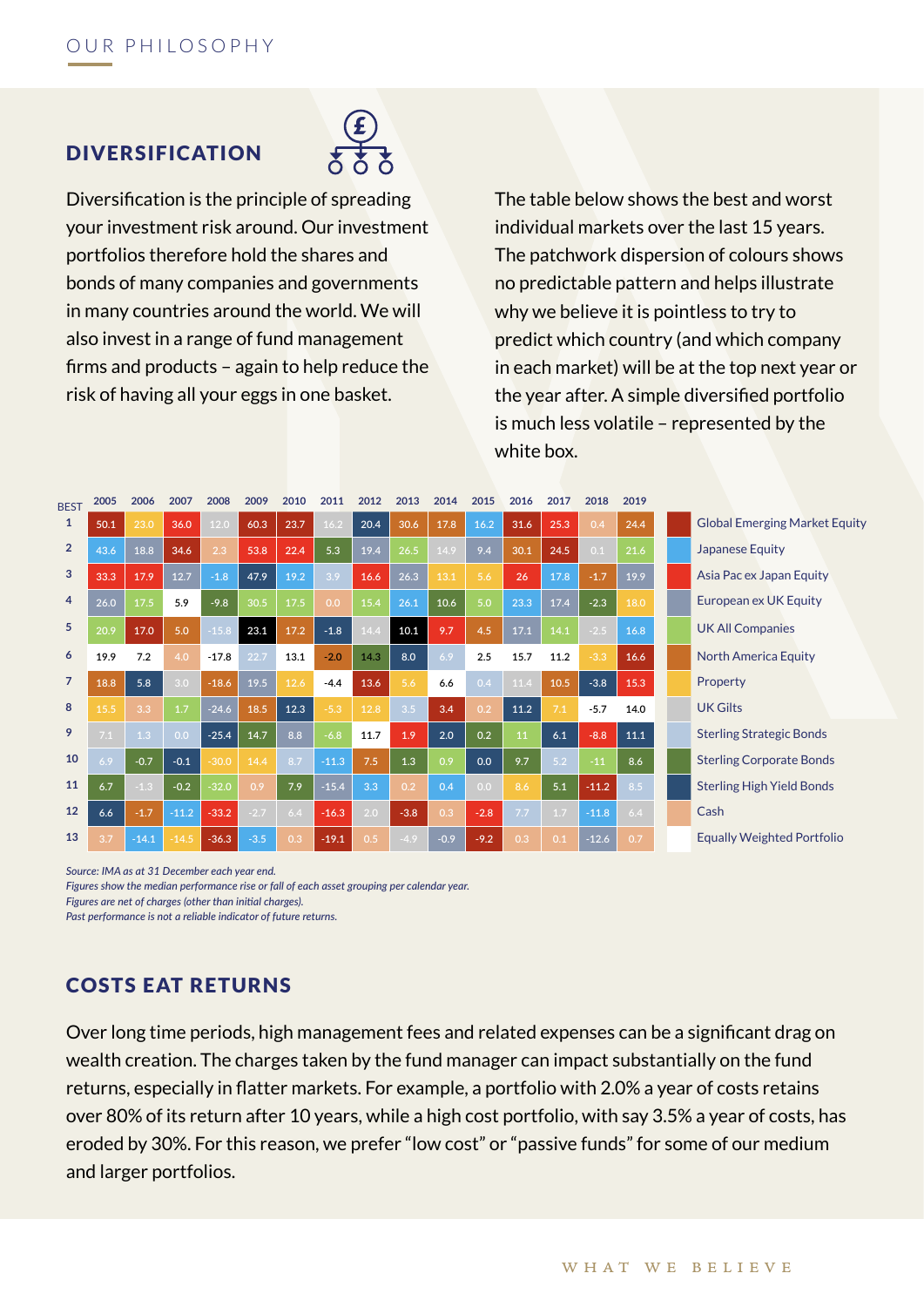### TAX AND ACCESS ARE IMPORTANT

Making investment tax efficient is a sensible objective and wherever we can we try to reduce the tax your investments will pay. Use of pension wrappers and ISAs will assist in this objective. We may use new technology platforms, known as wraps or fund supermarkets, to hold your investments. These offer safety, access to your valuations (so you can see how your investments are doing) and tax wrappers (pensions and ISAs for example). They also allow us to move your money between funds cost effectively if we need to in future.

### ACTIVE, PASSIVE OR BLENDED?

Investment funds are often categorised as active or index (sometimes called passive investing). An active fund manager is one who makes decisions about holding one investment over another. They try and beat the markets or their chosen benchmarks. Index funds are willing to accept the market rate of return and enjoy smaller fees than active funds.

**Research shows that:**

- The average active fund will do worse than the market because they are paying the highest fees, but some managers have demonstrated the ability to add value over time
- The average index fund will perform slightly better than the average active fund because their fees are lower.

Whereas in the main, we will recommend passive investments because of their lower costs, we will also offer actively managed investments where the historical outperformance (versus passives) justifies the higher fees. We also consider investment managers who actively manage a range of passive funds.

Above all, we believe that a discussion should take place to explain the options at the time of investing, and we work out a bespoke plan to suit your needs, together.



# HUMANS OFTEN BRING EMOTION TO INVESTING

While evolution has served the human race well over many thousands of years, it has left us with some behavioural traits that make us poor investors. Left to our own devices we tend to buy shares after the market has gone up (when we feel confident), and then sell them after they have fallen (when we feel disappointed). This of course is the wrong way around (we should buy after the fall and sell once they rise). Studies have shown that this so-called "behavioural bias" costs the unwary investor around 2% a year in returns. Our long-term approach to investing will help you avoid this, and other common errors. There are philosophies call contrarian investment strategies which could be a solution to this, along with index funds.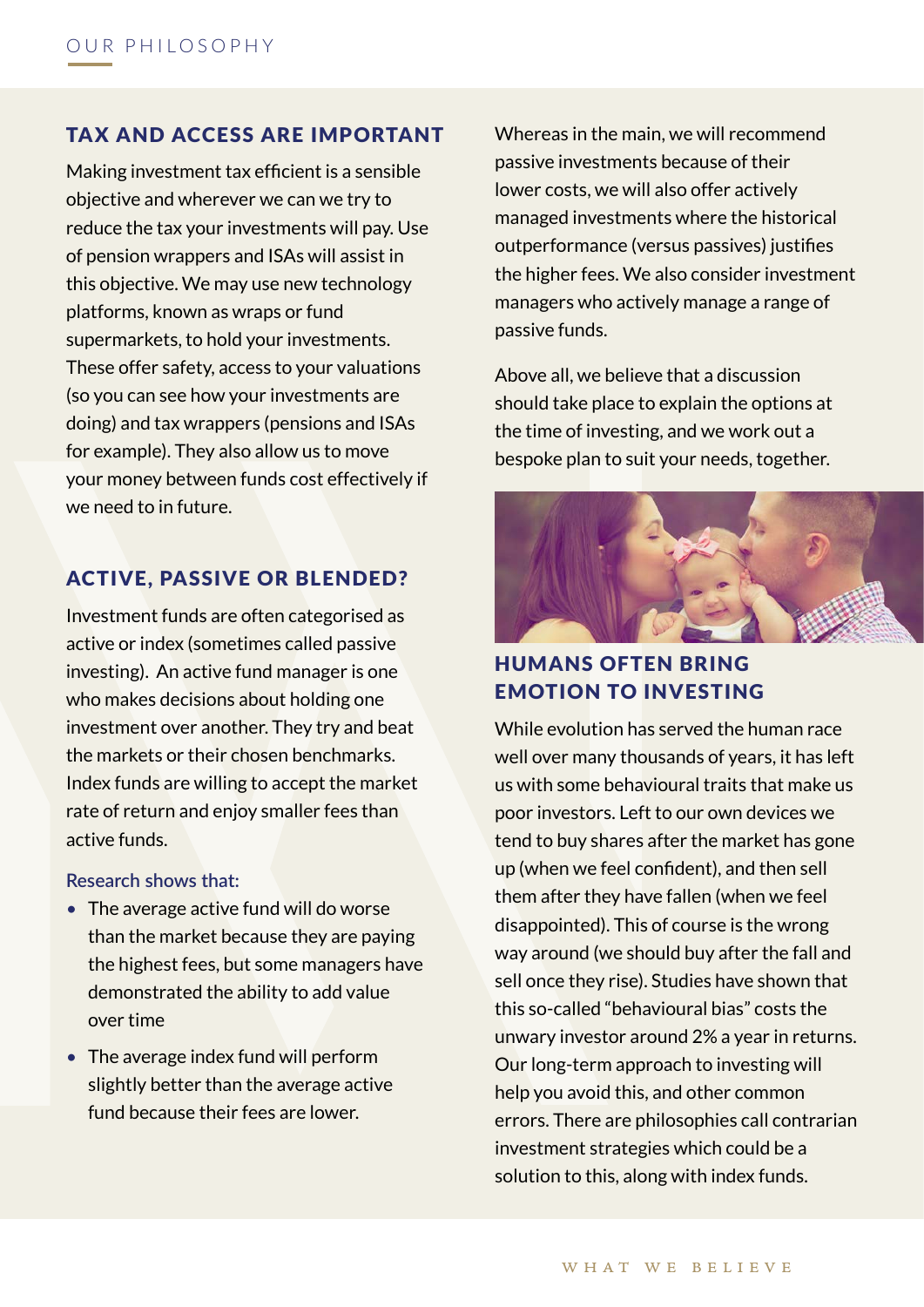# OUR INVESTMENT PROCESS

We believe that the role, and the skills required for financial planning are very different to those needed to be an investment manager. We are expert financial planners concerned with tax planning, product wrapper knowledge, the ability to build cash flow models and build long term goals and plans for customers.

The scale and resource required to be a successful investment manager in today's global markets (equities, currencies, bonds, property etc.) is huge and, in our opinion, best left to those who have built expertise in this area. We therefore split responsibilities between ourselves and our carefully selected investment managers:

| FINANCIAL PLANNER                                                                                                                                                     | <b>INVESTMENT MANAGER</b>                                                                                                       |  |  |  |  |  |
|-----------------------------------------------------------------------------------------------------------------------------------------------------------------------|---------------------------------------------------------------------------------------------------------------------------------|--|--|--|--|--|
| Your financial adviser is responsible for collecting<br>information about your financial position, creating a<br>plan, assessing your risk profile and tax situation. | A fund manager is responsible for building a<br>portfolio in accordance with the mandate set by the<br>financial adviser.       |  |  |  |  |  |
| They then build an appropriate "mandate" that<br>meets your long-term needs.                                                                                          | They use their skill and judgement to manage your<br>portfolio to try to maximise your returns for a given<br>risk profile      |  |  |  |  |  |
| They review and assess progress towards your<br>goals, oversee the investment manager and keep<br>you on track.                                                       |                                                                                                                                 |  |  |  |  |  |
| Assess your need for an investment portfolio                                                                                                                          | Set the long term (Strategic) asset allocation to<br>meet the risk profile of the selected portfolio                            |  |  |  |  |  |
| Assess and advise on your investment objectives,<br>risk profile, capacity for loss, need for risk on an<br>ongoing basis                                             | Ensure the portfolio stays in line with the agreed<br>risk parameters                                                           |  |  |  |  |  |
| Research, appoint and monitor a suitable platform<br>and your investment manager                                                                                      | Identify, research and monitor investment<br>opportunities                                                                      |  |  |  |  |  |
| Ensure that you are aware of the risks associated<br>with the proposed solutions                                                                                      | Review the asset allocation strategy, make tactical<br>decisions, manage and switch the underlying funds<br>on an ongoing basis |  |  |  |  |  |
| Assess the overall affordability of the service and<br>investment manager                                                                                             | Provide performance and risk analysis                                                                                           |  |  |  |  |  |
| Provide ongoing planning, tax, cashflow reviews to<br>ensure you stay on track.                                                                                       |                                                                                                                                 |  |  |  |  |  |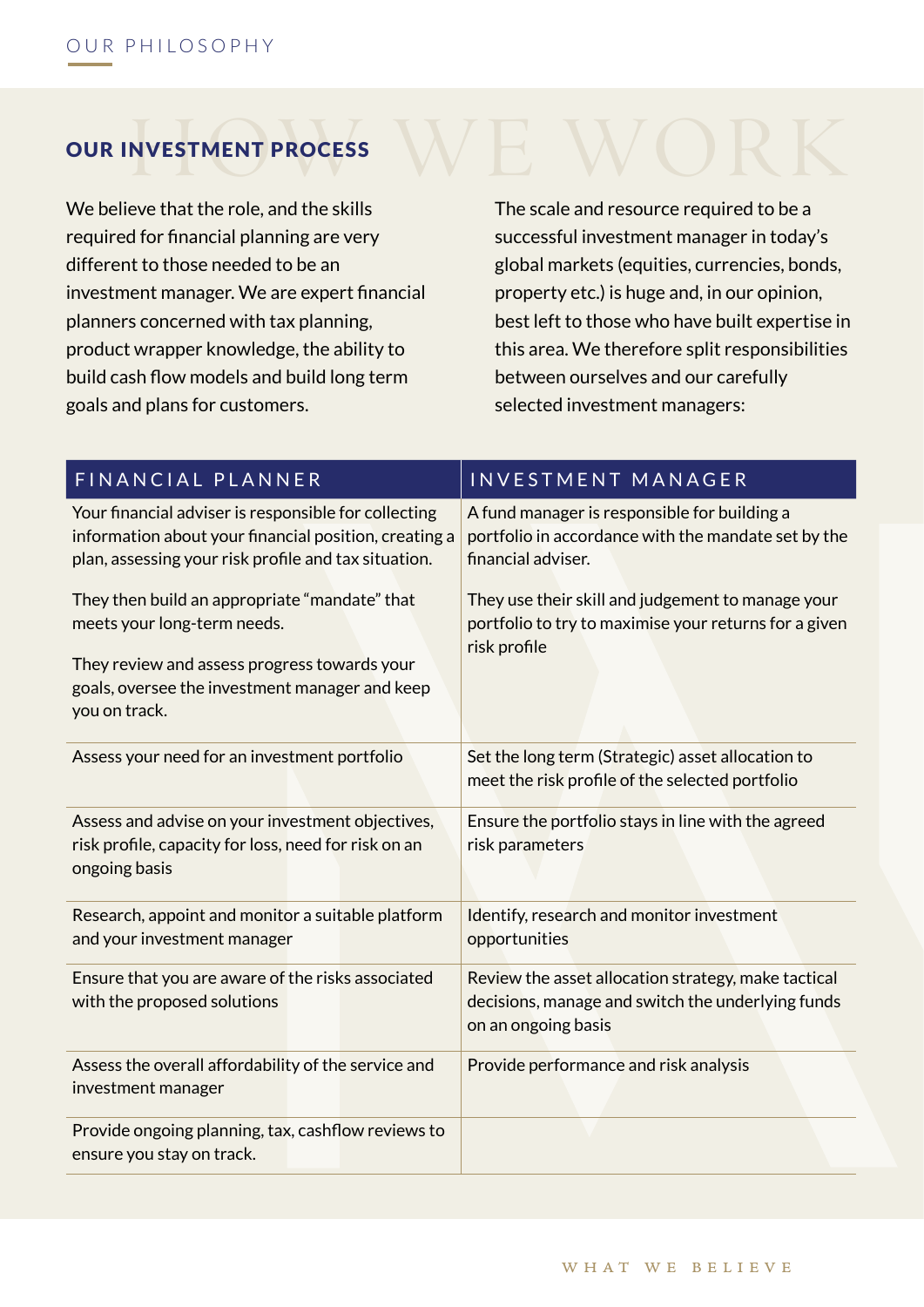# OUR PROCESS

Over the years we have built and refined a process to help you achieve the outcomes you want. While there is much behind the scenes work and ongoing analysis to constantly improve our approach the steps below give you an outline of what to expect.



# GETTING TO KNOW YOU *(AND YOUR GOALS)*

The logical starting point of the advice process is for us to get to know you.

Our fact find is wide-ranging to ensure that the advice we will give you is soundly based. As well as exploring your personal and financial circumstances, it will cover your broader attitudes and values, and the level of experience and knowledge you have about investing and its associated risks.

Having established your goals, the results you expect, and the timescales involved, we can begin to consider issues such as access to your money and the level of flexibility required in the investment selection. We will also consider your personal circumstances, including your tax position, well before we advise on investments. It is important that any investment recommendation we make is as tax efficient as possible.

We are also likely to use a cash flow modelling tool. These are powerful tools that can model your income, expenditure and assets over time. They present a simple "picture" of what the future might look like.

This helps us both understand if you are saving enough, what happens if things change, and importantly whether you will run out of money.



OUR PROCESS

# TAX PLANNING

Once we have established your financial goals, we can begin to determine the most appropriate financial products and solutions to meet your needs. A tax wrapper is a financial product, such as a pension, ISA or bond, within which your investments can be held, and which usually has certain tax benefits. As well as pensions, ISAs and bonds, you may also want to consider life protection and critical illness policies, depending on your circumstances.

For most of our clients we recommend investing through a 'wrap platform'. This allows you to hold, monitor and manage all your investments in all your tax wrappers in a single place. In just the same way that supermarkets changed the face of shopping, the investment platform offers improved convenience, choice and value for money.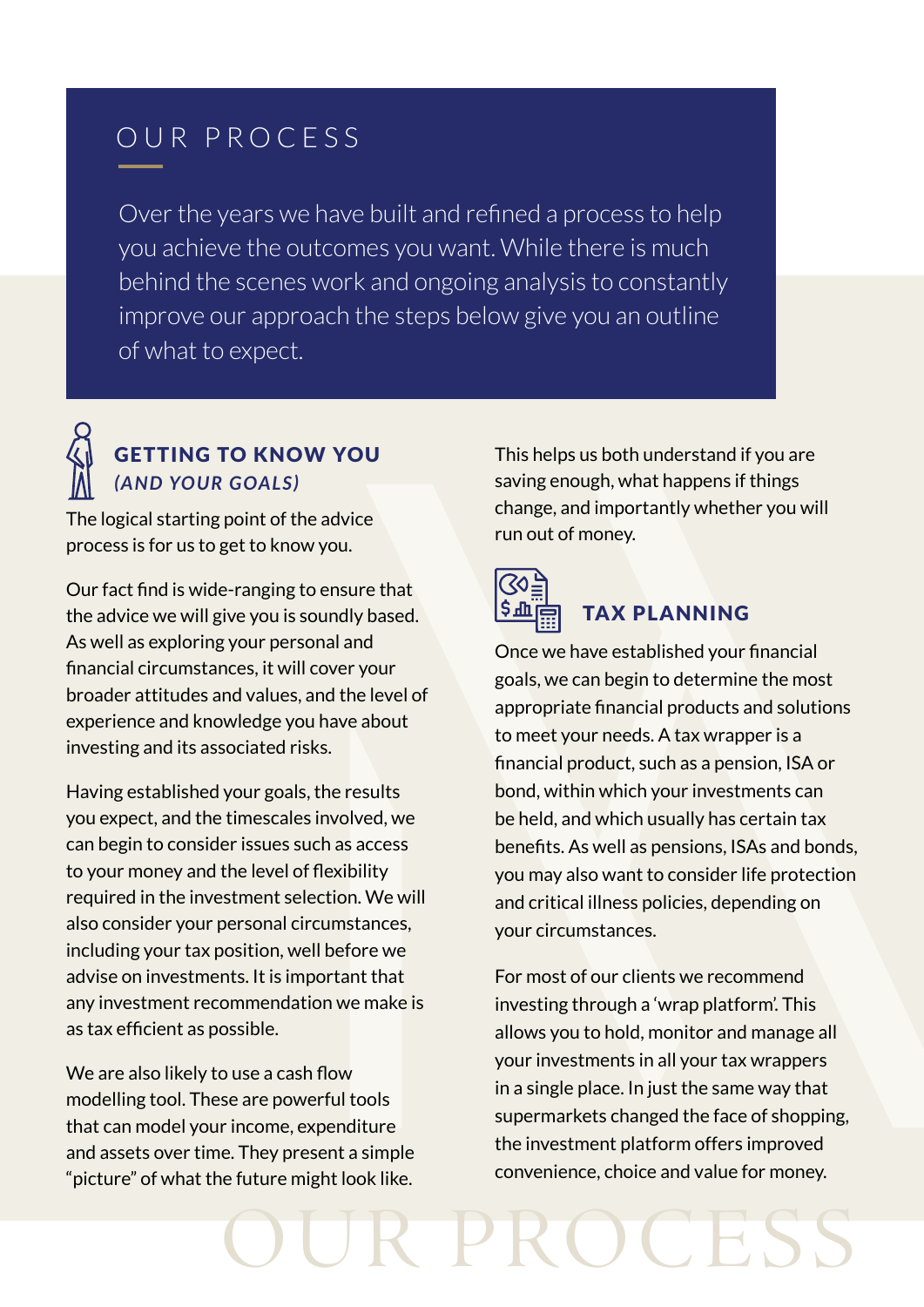

As one of our ten guiding principles, Risk Profiling is the means by which we ensure the connection between your attitude to risk, tolerance to loss and volatility, your time horizon and the portfolio we recommend.

Whatever your goals, we want to be sure that the investment strategy we recommend for you is in line with your attitude to investment risk. To do this we need to consider several factors.

#### **They include:**

- How long you want to invest for, and time horizon for each goal
- How much cash you need to meet unexpected circumstances
- What level of growth you expect / need to receive
- How much money you want to invest and whether you have any debts
- The level of risk you are comfortable to take to achieve your goals
- The level of short-term fall in the value of your portfolio you are willing to accept
- The importance of protecting your investment from the effects of inflation
- 'Access': If you need to draw income or a lump sum from your investments

To establish your attitude to investment risk, we will ask you a series of questions.

Each answer produces a score, and these are then aggregated to calculate your risk level, from low to high. We call this your risk profile score.

# THE IMPORTANCE OF A RISK "CONVERSATION"

Your risk profile score is an indication of the extent to which you are prepared to accept a short-term fall in the value of your investments as markets go through their ups and downs. These fluctuations in the value of investments are also known as their volatility.

If your score is low, then investments such as cash or bank deposits could be the resulting investment recommendation. If your score is high, then we might recommend a portfolio which includes investments in asset classes such as emerging markets, whose higher expected volatility (ups and downs) is matched by greater growth potential. Before proceeding to make recommendations based on your score, we want to be sure that you understand what that number means and what its implications are.



We will discuss with you how investment gains and losses might differ between different risk levels, to give you a better idea of the outcome you could expect at each level. In this way we can agree with you whether your risk rating accurately matches your true attitude to risk. Whatever the result of that initial discussion, we will carry out the same process each year at the annual review stage to ensure that your circumstances have not changed and that your attitude to risk remains the same.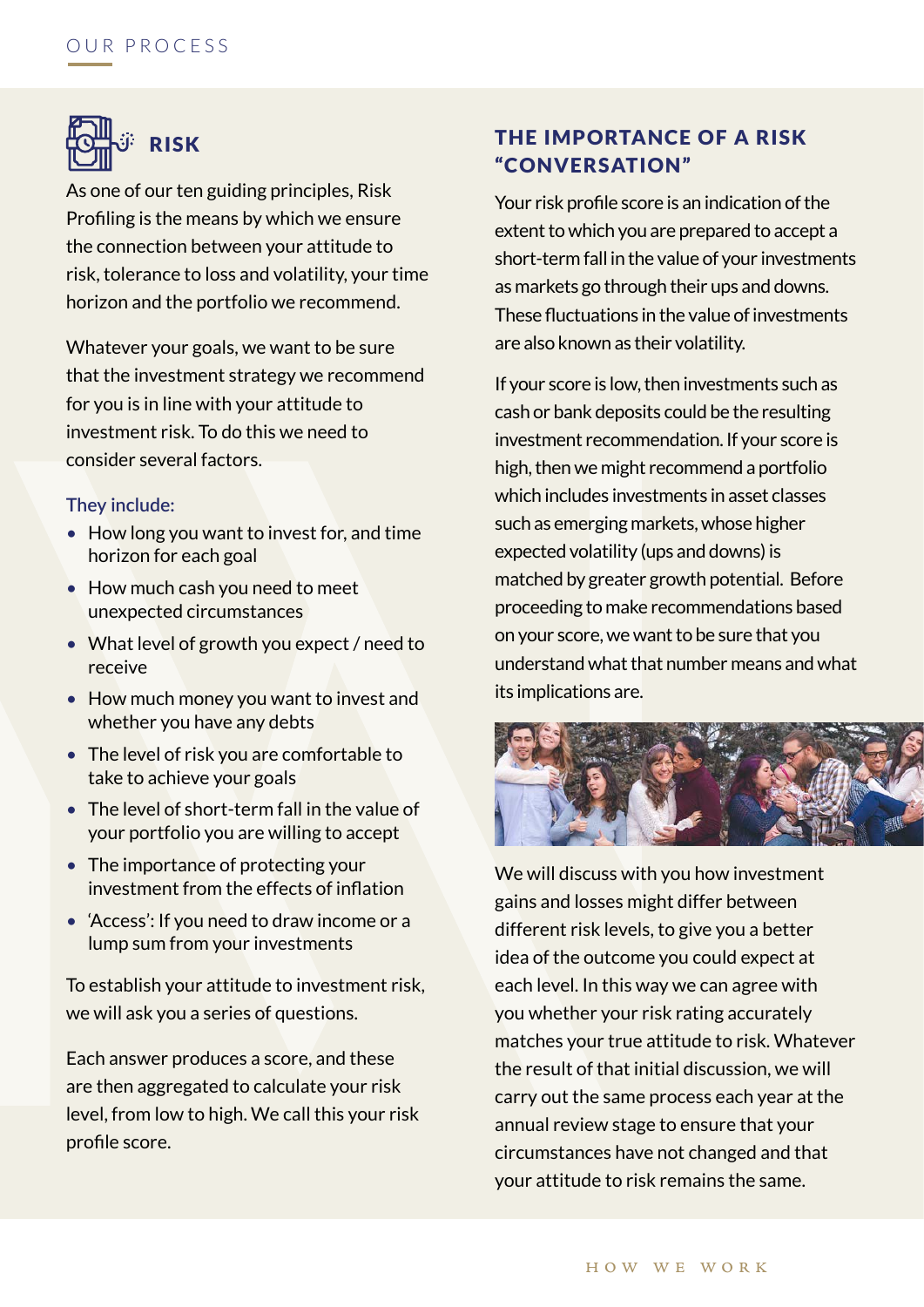# THE INVESTMENT FOUNDATIONS

'Asset allocation' involves getting the balance of assets in your portfolio right. The funds available for you to invest in are categorised under different asset classes depending on their focus. These asset classes include cash or money market investments, UK fixed interest, international fixed interest, property, UK equity and international equity.

Different types of assets have different performance and risk characteristics, so our aim is to allocate the right mixture of funds to your portfolio so that, over time, the peaks and troughs of their performance balance each other out in a way that is optimised for your risk profile and your performance expectations.

Diversification is crucial to our service as it allows us to either maximise the return for a given level of risk – or minimise risk for a given level of targeted return. In simple terms we spread your investment "eggs" across many baskets.

You should be aware that even with this level of expertise behind us, we still can't guarantee that the volatility range of an asset allocation will not be breached occasionally. As with all types of investment, there is always the possibility of exceptional market conditions, due to unanticipated external events.

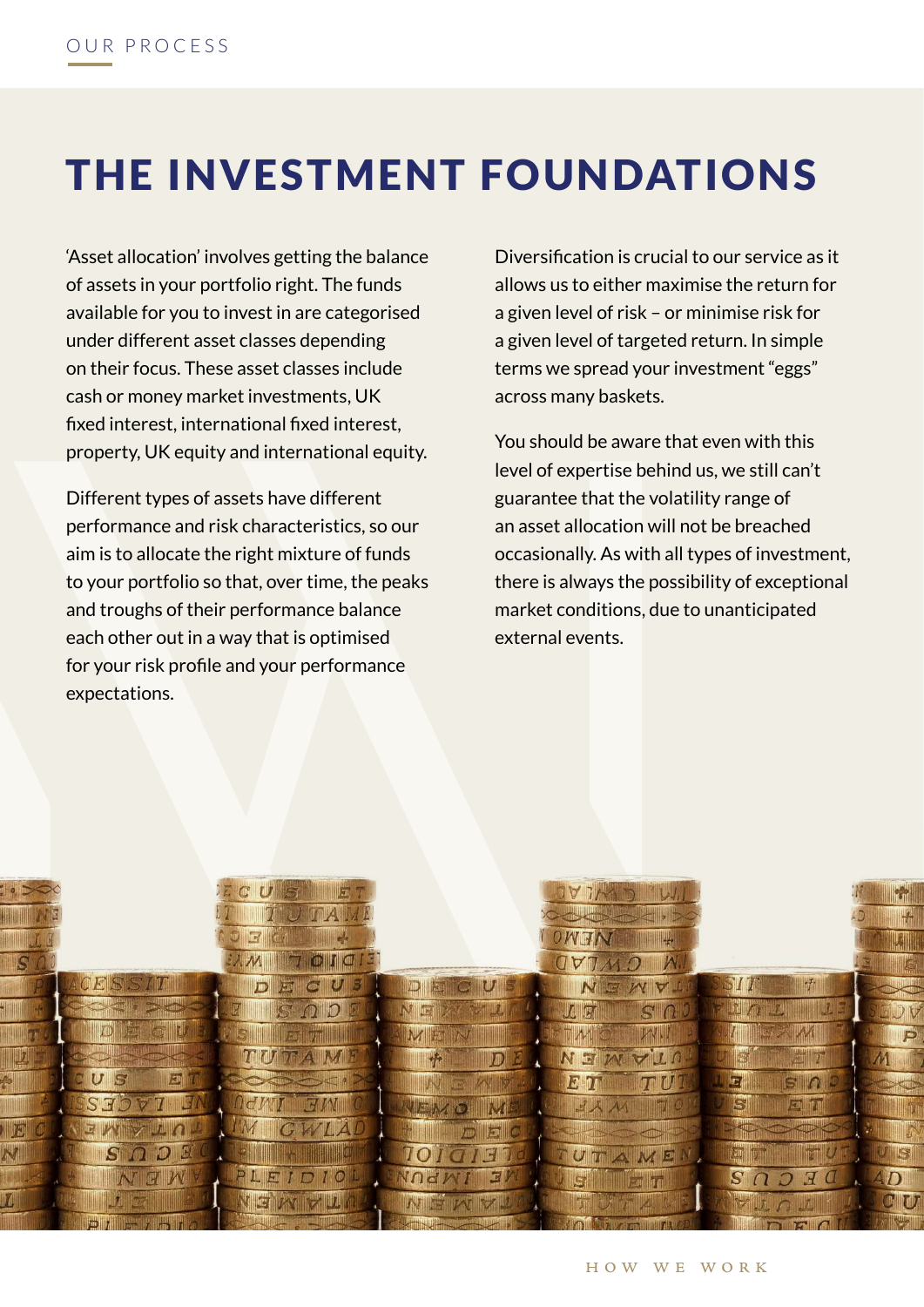# BRING IT ALL TOGETHER

### your investment portfolio

Once the asset allocation stage is completed, we need to choose (or outsource to an expert fund manager the selection of) appropriate investments to reflect the various asset classes in the right proportions. There are thousands of investment options to choose from, including Unit Trusts and OEICs, With Profits funds, Annuities, Investment Trusts, Exchange Traded Funds (ETFs) and Hedge Funds.

There is growing evidence that cost is a key driver of investment returns. This leads us to conclude that your portfolio should be invested in a blend of active and low-cost passive or index funds. In some markets e.g. Emerging Markets there is value in choosing actively managed funds whereas in other asset classes e.g. UK Government Bonds passive funds are a better option.

Additionally, we recognise that no manager will excel in all market conditions. This view underpins the need for sensible diversification across markets, region, funds, managers and management style. All of this within a well-disciplined risk management approach.

We also have access to "with profits" or "smoothed return" funds. As the name suggests these try to reduce the volatility (ups and downs of market returns).

However, this "smoothing" comes at a cost, which means in the long run your returns will be lower than a similar risk fund without smoothing. We will often blend a smoothed fund with a range of other funds to try to achieve the best of both.

We will most often outsource the day to day management of your portfolio to a specialist fund manager.

We will ensure that the way they manage your portfolio and the risks they take are in line with your needs.

This way we can spend our time working with you on planning and achieving your goals, and the investment manager focusses on the day to day activity of selecting, switching and rebalancing your portfolio within an appropriate framework.

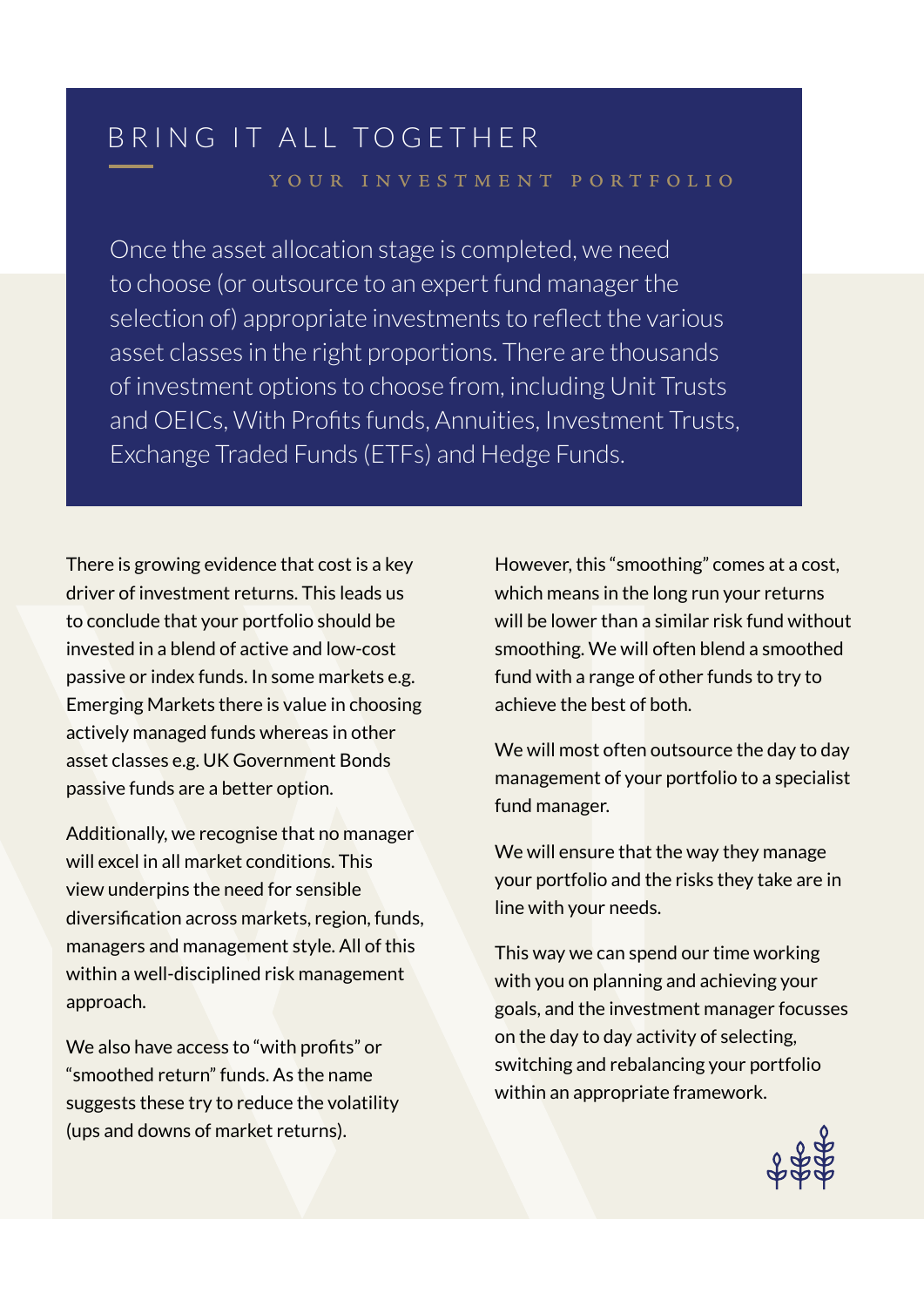

# OUR SOLUTIONS

For smaller or simpler investment portfolios we may choose a "one stop shop". For example, TCF Investments MAPS Passive Portfolios. These are good value and well managed.

For larger or more complex needs we are likely to recommend a manager or combination of managers. This might be a blend of more than one "fund of fund" (a portfolio of different funds all wrapped up in one bigger fund). Or a Model Portfolio Service – where an external manager looks after a wide range of funds inside different tax wrappers.

We have selected a range of different managers to run the funds and models for us. We specify the requirements and regularly review the performance to ensure the model portfolios are performing well, are aligned to the risk profile we set and to oversee the underlying investment decisions. This allows us to ensure the models are run in the way that we have agreed with you.

Example model portfolio managers include TCF Investment and their MAPS portfolios, Investec Investment & Wealth and Tatton Asset Management. These are very competitively priced, have a wide range of funds and assets included (typically between 15 – 20 funds) and are managed to stay closely in line with a given risk profile. They have an excellent track record.

For most clients, except those with very simple needs, we will use a wrap platform to make the management of your portfolios, switching between tax wrappers and the payment of income much more efficient and effective for you.

If we identify specialist investment needs e.g. the need for very low risk investments, ethical portfolios or specialist tax advantaged funds e.g. VCTs, we will use the appropriate solution. Another example of a specialist need is where clients want to link their wealth to their health. They can engage in an incentive programme through Vitality Investments if appropriate.

Also, for trust fund cases we may use a tax efficient wrapper (e.g. a life insurance investment bond) to hold your investments.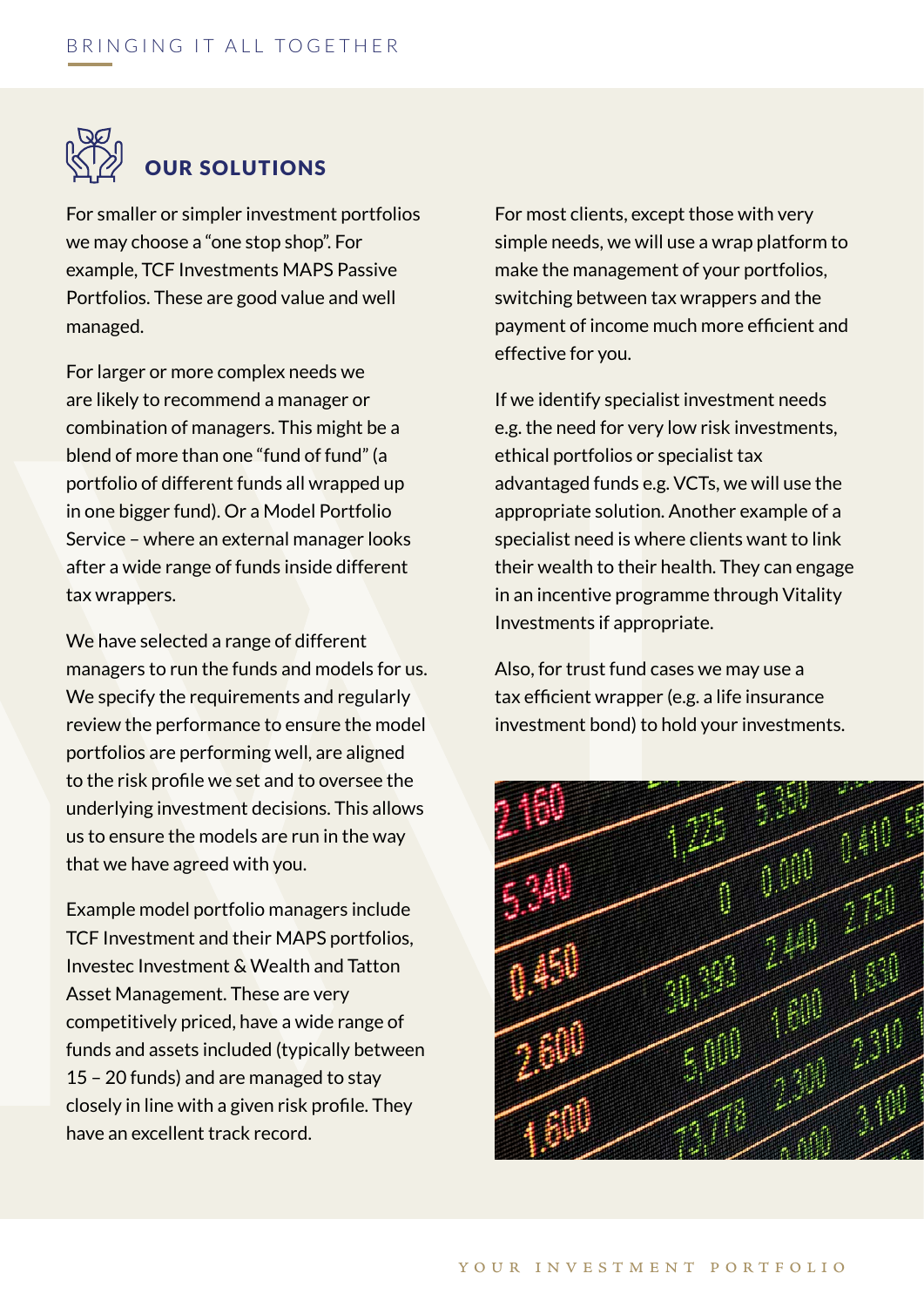# SAVING UP AND DRAWING DOWN

It is important to note that there are some important differences between the approach we adopt in your accumulation (saving up) phase and your decumulation (drawing down) phase.

Saving up is typically about investing as much as you can afford over as long as you can to boost your final investment amount – taking not account your tax position and risk profile (attitude, capacity and need for return). This is a relatively simple process with well understood risks.

The decumulation / drawdown phase is more complex. Additional risks (e.g. sequence of return, inflation and longevity (risk of living too long) come into play.

The use of cash flow modelling becomes very valuable to show clients the interaction between withdrawal rates, investment returns, inflation and longevity in a simple pictorial form.

Our research and analysis show that having a single rigid portfolio is not the best way to manage a client's investments. We are trying to match a series of future income payments (liabilities) with the most appropriate investment (assets).

Near term income needs to be certain and there is typically little room for higher risk investments, whereas income requirements 20 years hence should be backed by real assets (equities).



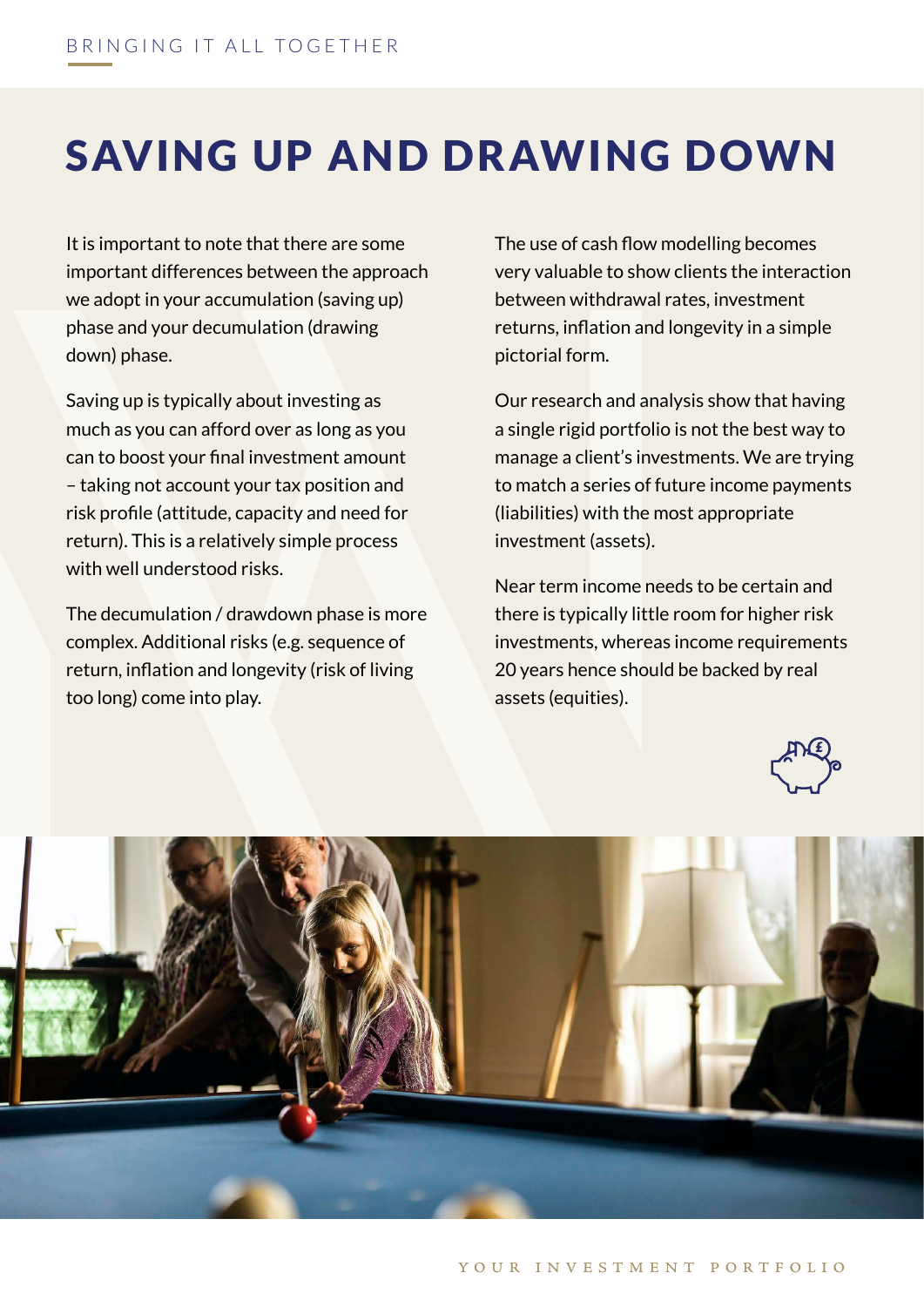The need to manage the income payments, to monitor changing annuity rates and to draw income form the most appropriate investment in a tax effective way leads us to two conclusions for our drawdown clients:

- **1. A platform that can manage the payment of regular, tax effective income payments, allow switching between tax wrappers and multiple investments is crucial.**
- **2. The investment solution for clients should be broadly split into three segments:**
	- **a. Early retirement / drawdown**
	- **b. Mid retirement / drawdown**
	- **c. Later life retirement / drawdown**

We will analyse your retirement spending aspirations will be extensively analysed – note that basic expenditure that does not include leisure or holidays is unlikely to be considered a suitable baseline need!

The amount of income required from investments on top of guaranteed sources (i.e. state pension, DB, annuity incomes) needs to be calculated. The greater the % of guaranteed income as a proportion of total income, the greater the capacity to accept investment risk or a higher % chance of eroding pot.

We are likely to recommend a cash buffer to any investment income of c 2 years income plus any capital expenditure planned in the next 5 years. This may be held off platform to avoid capital erosion through fees unless the platform offers competitive interest rates / reduced fees.

We may consider targeted solutions offered by companies such as Canada Life or Investec Investment & Wealth.

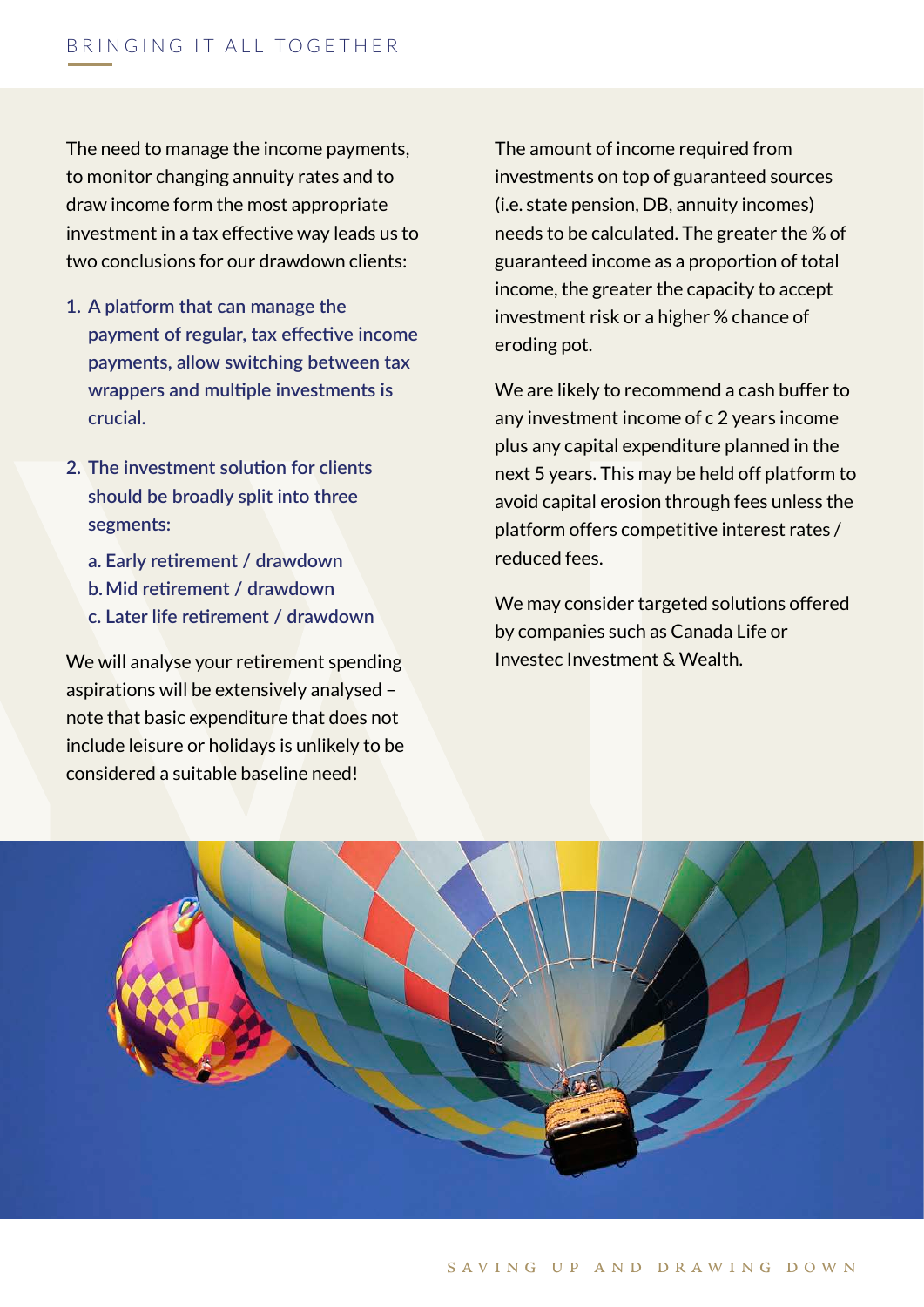# KEEPING AN EYE ON EVERYTHING

A key role for us as your adviser is to monitor, report and oversee your portfolio.

We will provide regular updates to you.

We will monitor the performance of underlying managers and suggest changes if necessary.

The performance of the various funds in your portfolio will differ over time. If left for a long period of time the proportions of the different asset classes, they represent will change and this could result in a divergence from your original risk profile.



A key role of our investment managers is to monitor each portfolio and rebalance them to ensure they stay in line with the risk profile.

We continually assess our recommended investment solutions including:

- 1. The asset allocation input for our portfolios
- 2. The performance of the portfolios
- 3. The overall costs of the portfolios
- 4. The performance / appropriateness of the underlying funds in each portfolio
- 5. Updates to funds and platforms

Your investments will be monitored and reviewed regularly according to the level of service and payment you agreed at the beginning of our relationship.

We will provide reports at least annually to show the overall performance of each portfolio – you will be able to log on to your platform to gain this at any time.

Annually we will ask you to complete a further risk-profiling questionnaire so that, if your risk profile score has changed, we can realign the asset allocation of your portfolio accordingly.